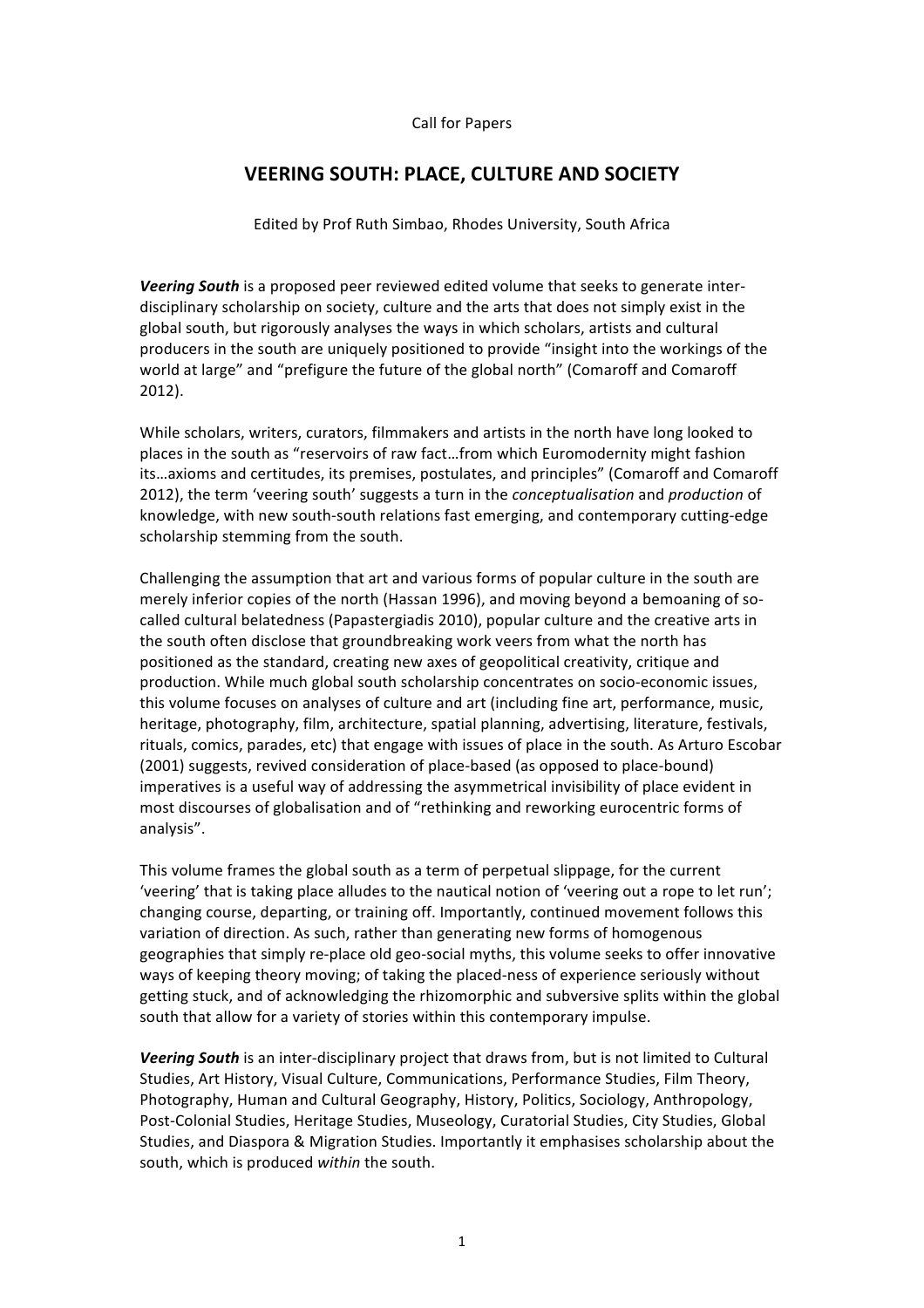## Sub-themes include but are not limited to the following:

## **GEOPOLITICS!AND!CULTURAL THEORY**

Geopolitics in Action Dismantling Power and Territory Theorising Geographic Myths and the Global South 'Placing' the South Generating Knowledge in the South Turns in Human and Cultural Geography Geographic Self-Identification

#### **GLOBALISATION AND PLACE**

Globalisation, Place and Culture Deterritorialisation of Culture Mutable Cultural Specificities Commodification, Banality and Non-Places Denials of Localisation Reframing the Local and the Parochial Post-Geographies and Critiques Self-Identification and New Forms of Strategic Affiliation

#### **CONTEMPORARY MOBILITIES**

South-South Movement New Spatial Shifts and Revived Xenophobias New Diasporas, New Directions Site-Specific Art on the Move Itinerant Artists and Engagements with Place

## **PERFORMANCE AND PERFORMATIVE PLACE**

The Agency of Performative Place Contemporary Rituals in Relation to Mobility Culture and Activism in the Global South Subversive Possibilities of Performance Alternative Sites of Performance

## **VISUAL!GEOGRAPHIES**

Art, Culture and Human Geography Collaborations between Geographers and Artists Visualising Imaginary Places Blind Spots and Geographies of Invisibility Subaltern Visibilities New Politics: Changing Places, Changing Names Visual Nostalgias Visions of Dystopias Shifting Landscapes

## **SENSING THE SOUTH**

Blindness and Limitations of the Visual Multi-Sensual Creation Senses of Healing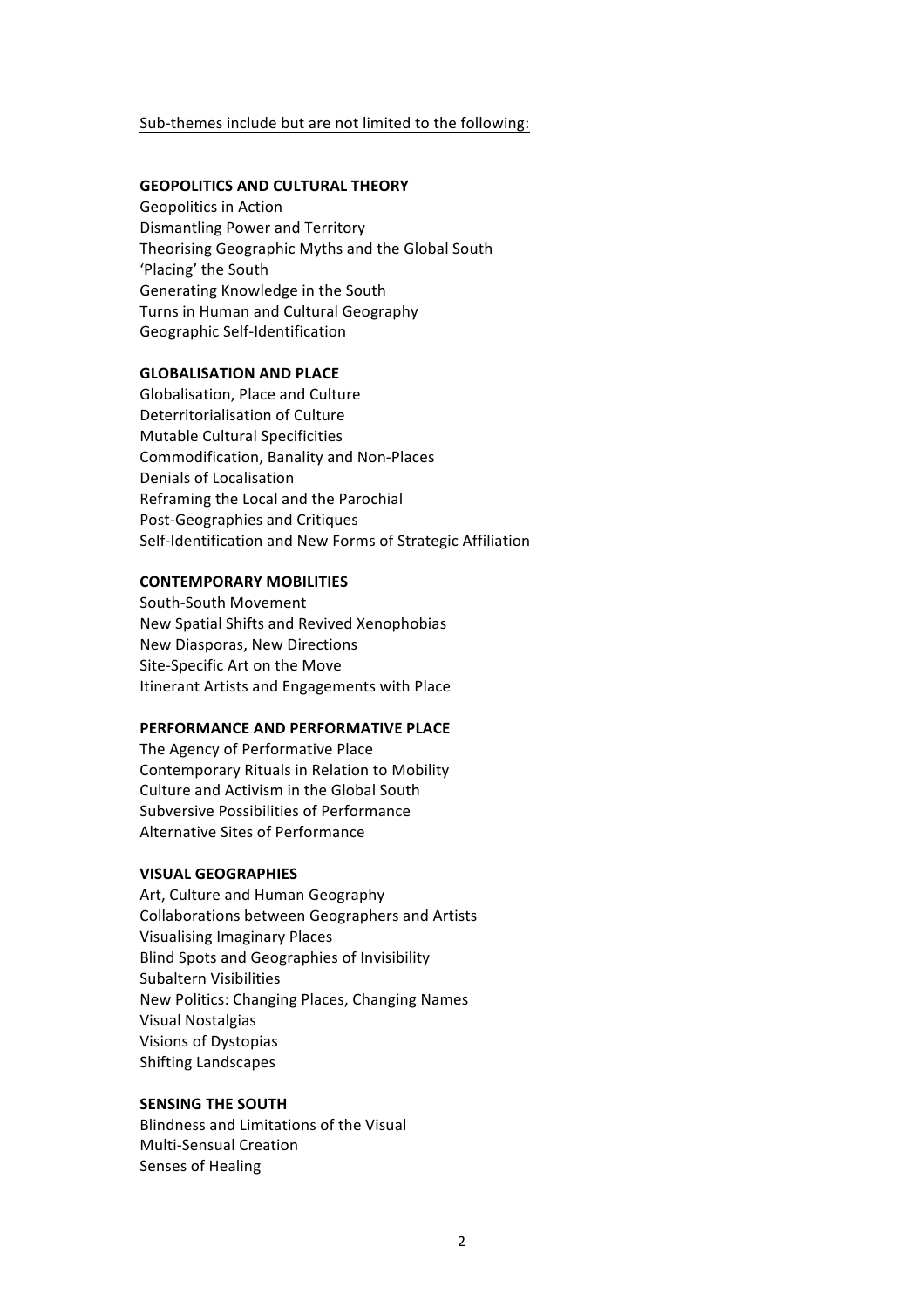Subversion and the Senses

### **SOUTH—SOUTH CURATING**

Beyond the Dichotomy of Curating/Curated Cultures Curating (in) 'Odd' Places Alternative Art Spaces Art Biennales in the South The Place of Museums (and Beyond) in the South Beyond the Mega-Exhibition: The Power of the Small

#### **SPACE AND COSMOPOLITANISM**

Cosmopolitanisms in the South Global South City Spaces Public Art/Public Festivals Beyond Rural Stereotypes Cosmopolitanism in 'Parochial' Places

#### References:

Comaroff, Jean and John. 2012. Theory from the South. Or, How Euro-America is Evolving Toward Africa. London: Paradigm Publishers.

Escobar, Arturo. 2001. "Culture Sits in Places: Reflections on Globalism and Subaltern Strategies of Localization". Political Geography 20: 139-174.

Hassan, Salah. 1996. "The Modernist Experience in African Art: Towards a critical understanding" in *The Muse of Modernity* edited by Philip Atbach and Salah Hassan. Trenton, N.J.: Africa World Press.

Papastergiadis, Nikos. 2010. "What is the South?" Thesis Eleven 100: 141-156.

 $~\sim~$   $~\sim~$   $~\sim~$   $~\sim~$   $~\sim$   $~\sim$   $~\sim$   $~\sim$   $~\sim$   $~\sim$   $~\sim$   $~\sim$   $~\sim$   $~\sim$   $~\sim$   $~\sim$   $~\sim$   $~\sim$   $~\sim$   $~\sim$   $~\sim$   $~\sim$   $~\sim$   $~\sim$   $~\sim$   $~\sim$   $~\sim$   $~\sim$   $~\sim$   $~\sim$   $~\sim$   $~\sim$   $~\sim$   $~\sim$   $~\sim$   $~\sim$ 

### Paper Formats:

**Veering South** calls for three types of contributions:

- 1) Substantial scholarly essays (5000 to 7000 words), to be peer reviewed
- 2) Shorter 'think pieces' (2000 to 3000 words), to be peer reviewed
- 3) A limited number of artists' 'image essays'

### **Submissions:**

Please submit an expression of interest in the form of a paper abstract (about 400 to 600 words) clearly stating the proposed format (scholarly essay, 'think piece' or 'image essay'); the proposed title of the paper; the proposed idea and scope of the paper, and proposed images to accompany the paper. (Authors will be responsible for obtaining permission to use images).

Deadline"for"abstract:"**Friday!6th December 2013**

Email abstracts to: veeringsouth@gmail.com with the subject heading "Abstract: Surname"